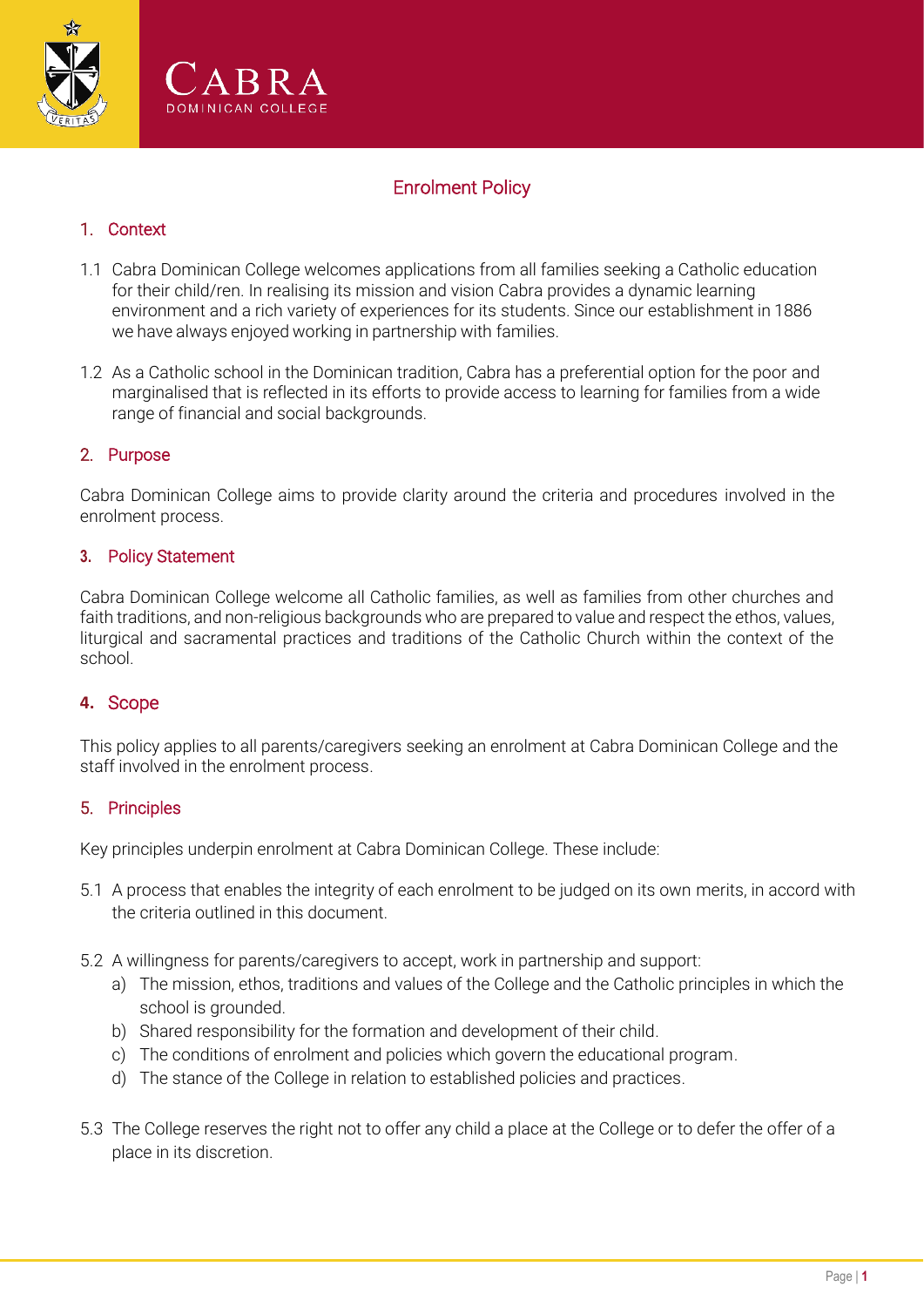

- 5.4 Where the parents/caregivers have withheld knowledge or information pertinent to their child's educational needs, the College also reserves the right to terminate an enrolment where there are not sufficient resources to adequately support the child's needs.
- 5.5 Cabra Dominican College has a Diverse Learning Team (DLT) to oversee the needs of students with diagnosed learning disabilities and difficulties.
	- a) An application for enrolment for a student with a disability will be considered on the same basis as all other enrolment applications and in accordance with the legal obligations of the *Disability Discrimination Act (1992)*, the *Disability Standards for Education (2005)* and the *Equal Opportunity Act (SA) 1984.* Notwithstanding this, all Cabra students have equal access to the education opportunities provided by the College.
	- b) St Mary's Unit: The St Mary's Unit is specifically designed to support students with mild to moderate intellectual disabilities. The resources of the unit and the College are finite and a formal assessment of each student's application needs to be made in context of school suitability and capacity. Cabra has a maximum of four places available in the St Mary's Unit each year for Year 7 enrolment.

## 6. Enrolment Criteria

When considering making offers of enrolment, consideration is given to:

- a) Children who are Catholic and active members of a parish community.
- b) Children who are currently attending a Catholic parish primary school.
- c) Children of alumni/old scholars.
- d) Siblings of current or past students.
- e) Children who are already enrolled in Catholic schools, in rural communities, interstate or overseas, and whose families are transferring.
- f) Children from other schools seeking a Catholic education.
- g) Date of application.

The priority considerations are not in hierarchical order. It is the responsibility of the Principal to enrol students at the College, who will consider the relevant circumstances when making decisions.

#### 7. Related Documents and References

- SACCS Enrolment Policy (2016)
- Disability Discrimination Act (1992) [http://www.austlii.edu.au/au/legis/cth/consol\\_act/dda1992264/](http://www.austlii.edu.au/au/legis/cth/consol_act/dda1992264/)
- Disability Standards (2005) [http://www.deewr.gov.au/Schooling/Programs/Documents/Disability\\_Standards\\_for\\_Educa](http://www.deewr.gov.au/Schooling/Programs/Documents/Disability_Standards_for_Education_2005_pdf.pdf) [tion\\_2005\\_pdf.pdf](http://www.deewr.gov.au/Schooling/Programs/Documents/Disability_Standards_for_Education_2005_pdf.pdf)
- Equal Opportunity Act (SA) 1984 [http://www.austlii.edu.au/au/legis/sa/consol\\_act/eoa1984250/](http://www.austlii.edu.au/au/legis/sa/consol_act/eoa1984250/)